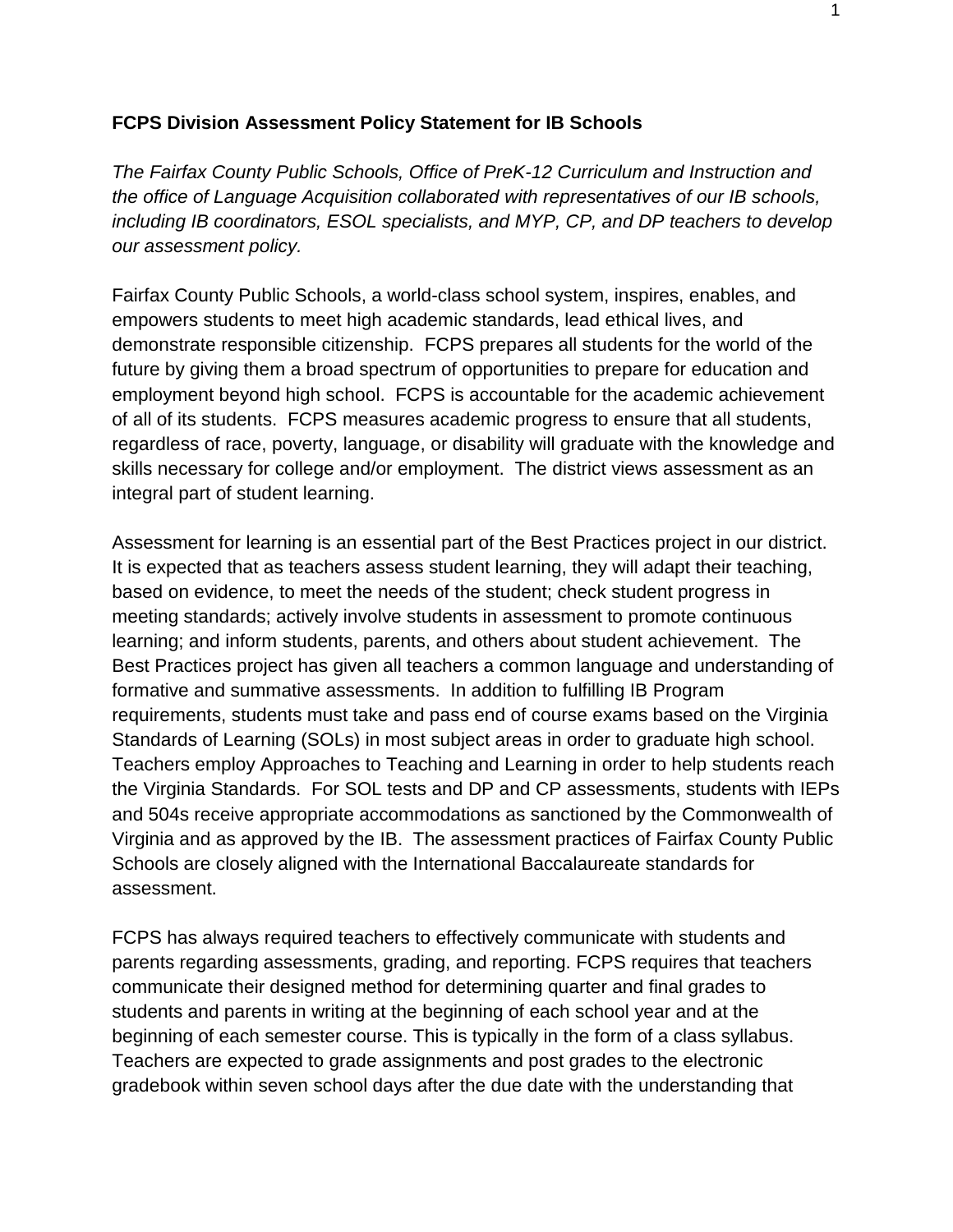major projects/papers may require additional time to ensure quality feedback. The SIS Parent Account provides up to date parent and guardian access to their child's student information, including attendance, report cards, class schedules, gradebook, course history, discipline, health, and school information, establishing another form of communication between home and school. Parents with SIS Parents Accounts automatically receive regular email progress reports with course grades to date. These progress reports replace the interims that were generated in the past. Parents may log into their account to set their delivery preferences. Schools make accommodations for parents who do not have accounts.SIS StudentVue provides students in grades 7 through 12 an electronic view of their personal school information including attendance, grades, gradebook, schedules, health information, and more using this resource. In addition, each of the IB schools communicates the IB assessments to parents in a variety of ways including parent information nights, school websites, and brochures. Teachers communicate assessment criteria for MYP and DP with students throughout the year. Assessment in FCPS IB schools reflects the specified criteria of each program as part of our overall assessment of student achievement. The FCPS publication Grading and Reporting to Parents can be found at the following link: [https://www.fcps.edu/academics/grading-and-reporting/secondary.](https://www.fcps.edu/academics/grading-and-reporting/secondary)

## **Hughes Middle School and South Lakes High School Statement**

At Hughes and South Lakes High School the IB Learner Profile is central to our vision of developing a community of learners who strive for academic excellence and value diversity, intellectual curiosity, social responsibility, and an international understanding for all students. Our mission is to educate in a learning environment where achievement is a priority and a right for all students. We do this by using ongoing assessments to drive instruction and effective teaching strategies to address student needs. We strive to provide a classroom environment that promotes a passion for education and encourages academic success and positive behavior.

Teachers use both formative and summative assessment to achieve these goals. The IB Diploma Program provides formal, summative assessments used in determining student qualification for the IB Diploma or certificate. All Diploma Program classes use internally assessed components such as essays, portfolios, dossiers, and oral work evaluated by the teacher and moderated by IB examiners. Students are allowed some choices in their selection of topics and style but all must comply with the requirements stated in the rubric for that assessment. Externally assessed components include examination papers, Written Assignments, Extended Essays, Reflective Project, TOK essays and components of the Group 6 Arts assessment.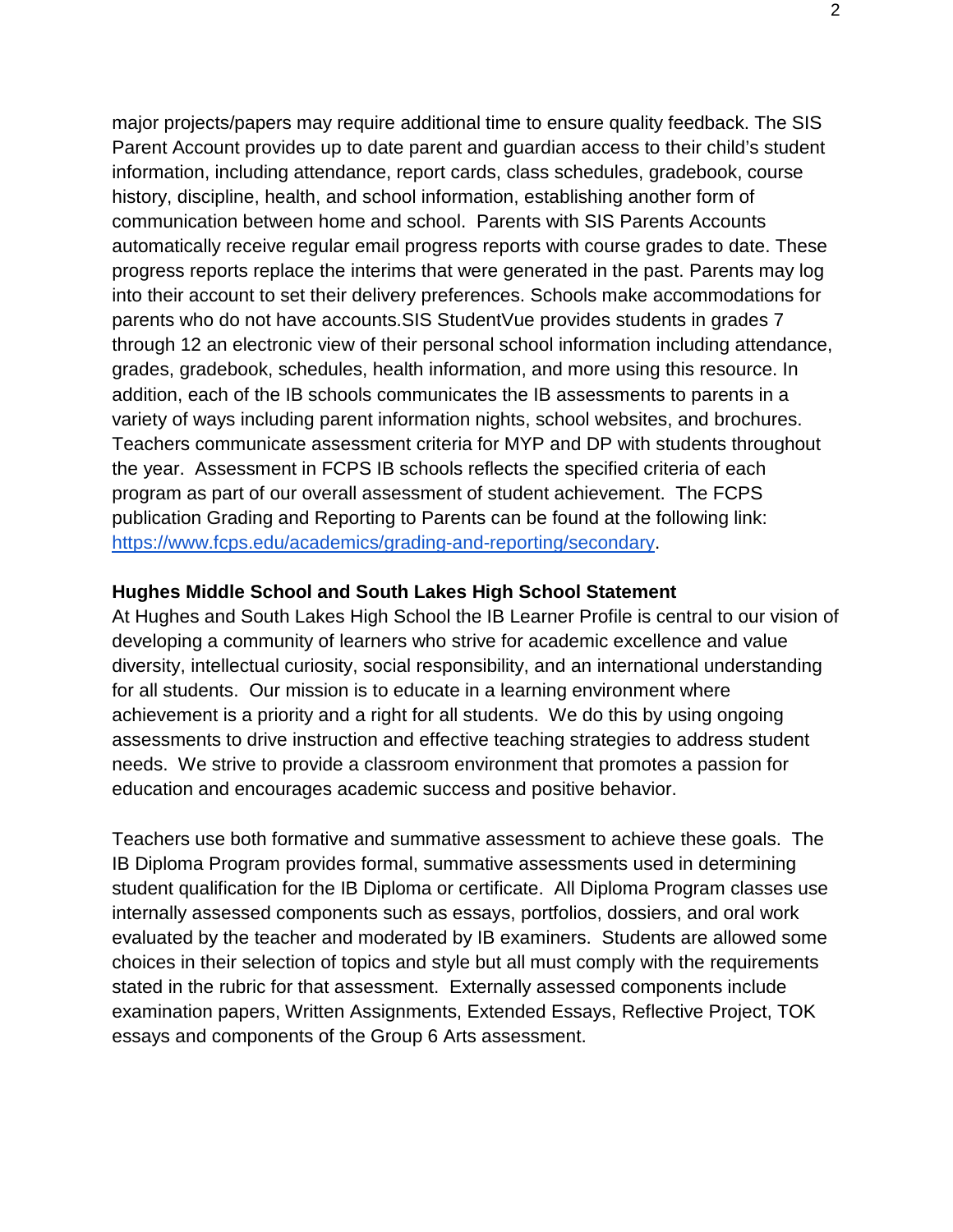Teachers inform and instruct students in content and process skills needed to be successful in these internal and external summative IB assessments. Our Collaborative Learning Teams meet weekly to discuss, share, plan, pace and develop formative and summative assessments for guiding student learning. Teachers are encouraged to develop common assessments when there are multiple sections of a course. Internal assessment work is evaluated by teachers in the Collaborative Learning Teams when appropriate. The responsibility for student success is a result of the efforts of all our teachers in both our MYP, CP, and DP programs. All these teachers acknowledge that IB courses are designed to foster higher level thinking skills. We strive to move students beyond factual recall by engaging them in activities which require them to adapt and apply their learning in new situations. At Hughes M.S. and SLHS:

- Every course has a knowledge component, an understanding component and an application component which should fit together seamlessly.
- Skill development should be constantly developed in a learning spiral. Once a skill is learned, it should be reinforced by applications to new situations or material.
- The syllabus content of each course is substantial so it is vital that excellent time management and study habits be developed and strengthened in each course.
- We believe small group instruction provides equitable opportunities and supports for all learners.
- We believe active engagement AVID strategies like the Cornell note taking system develop thinking and organizational skills that all students need for college and career readiness.
- We believe that interdisciplinary unit study requires higher-level thinking and transfer of skills and knowledge that lead to better retention and development of critical and creative thinking.
- We believe that inquiry-based lessons that are built on real-world tasks increase relevancy and student motivation and engagement.

Teachers must provide a syllabus to all students at the beginning of each year of the course which provides:

- Course content as set out in the Course Guide.
- An explanation of how rubric scores are used to evaluate work.
- Expectations for class participation including absence make up, deadlines, assignment format, turn in requirements, use of special programs including Questia and SafeAssign.
- Information about the summative internal and external assessments and their value in the calculation of the final grade for IB and for the FCPS report card grade.